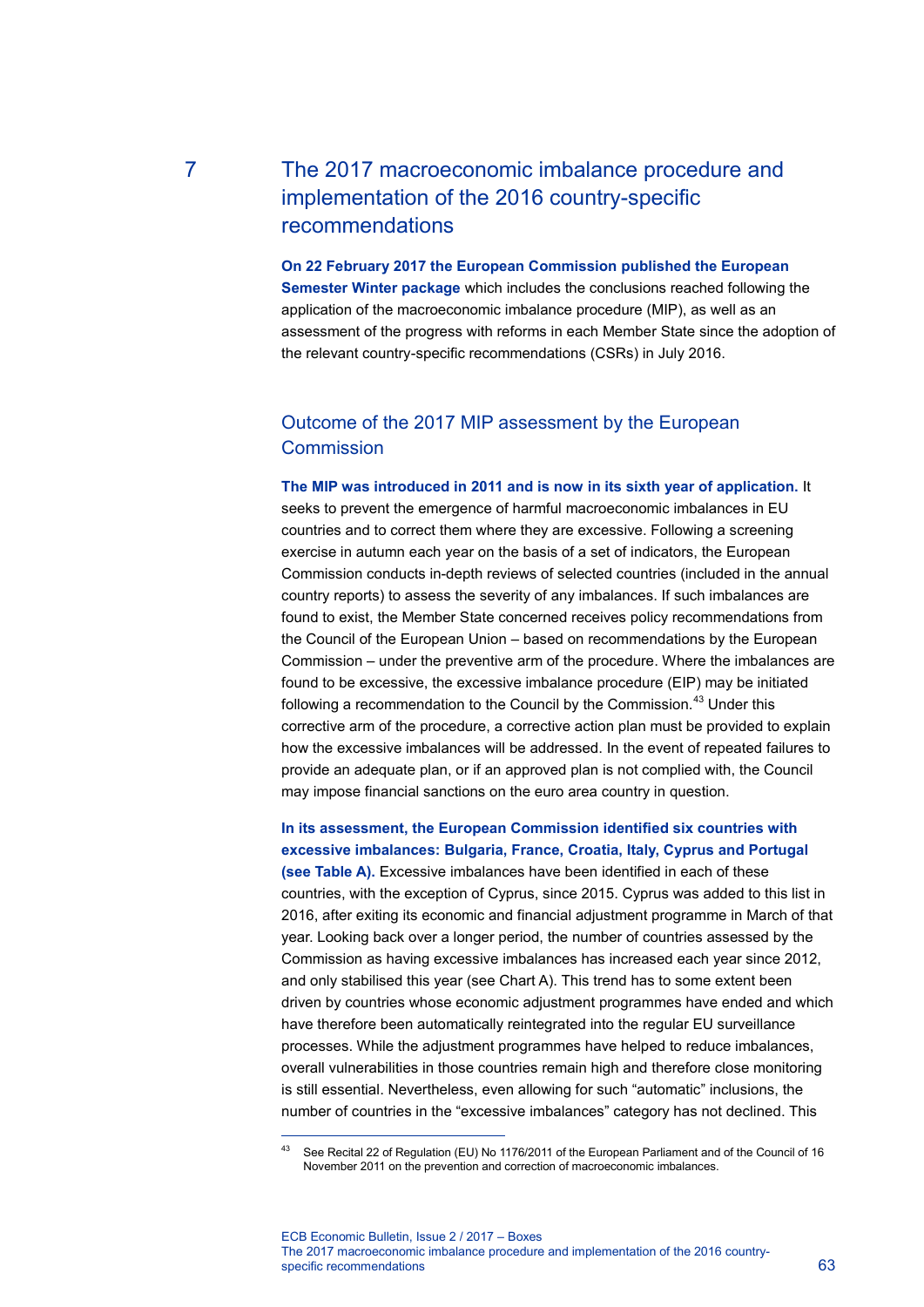appears to be consistent with the finding from the assessment of the implementation of CSRs made in 2016 (see below) that reform remains slow despite the challenges faced by these countries. Only Spain and Slovenia have managed to move out of the "excessive imbalances" category, while Italy has now been included in it for the fourth year.

#### **Table A**

| (1) No imbalances |           |           |           | (2) Imbalances |           | (3) Excessive<br><b>imbalances</b> |           | (4) Excessive<br>imbalances and<br>application of the<br>corrective arm (EIP) |      |
|-------------------|-----------|-----------|-----------|----------------|-----------|------------------------------------|-----------|-------------------------------------------------------------------------------|------|
| 2016              |           | 2017      |           | 2016           | 2017      | 2016                               | 2017      | 2016                                                                          | 2017 |
| BE*               | HU*       | <b>BE</b> | <b>HU</b> | DE             | DE        | <b>BG</b>                          | <b>BG</b> | ٠                                                                             | ٠    |
| CZ                | MT        | CZ        | MT        | IE             | IE        | <b>FR</b>                          | <b>FR</b> |                                                                               |      |
| DK                | $AT^*$    | DK        | AT        | ES             | ES        | HR**                               | <b>HR</b> |                                                                               |      |
| EE*               | <b>PL</b> | EE.       | <b>PL</b> | <b>NL</b>      | <b>NL</b> | IT                                 | $IT**$    |                                                                               |      |
| LV                | RO*       | LV        | <b>RO</b> | SI             | SI        | PT**                               | PT**      |                                                                               |      |
| LT                | SK        | <b>LT</b> | SK        | FI.            |           | <b>CY</b>                          | $CY**$    |                                                                               |      |
| LU                | UK*       | LU        | UK        | SE             | <b>SE</b> |                                    |           |                                                                               |      |
|                   |           |           | $FI^*$    |                |           |                                    |           |                                                                               |      |

#### The Commission's conclusions on the 2017 macroeconomic imbalance procedure

Source: European Commission.<br>Notes: \* These countries were each the subject of an in-depth review in 2017. The remaining countries in column (1) were assessed in<br>Notes: \* These countries were each the subject of an in-dept policy measures. If satisfied that this is the case, the Commission will not invoke the corrective arm of the MIP in relation to that country. The same approach was applied to Croatia and Portugal in 2016.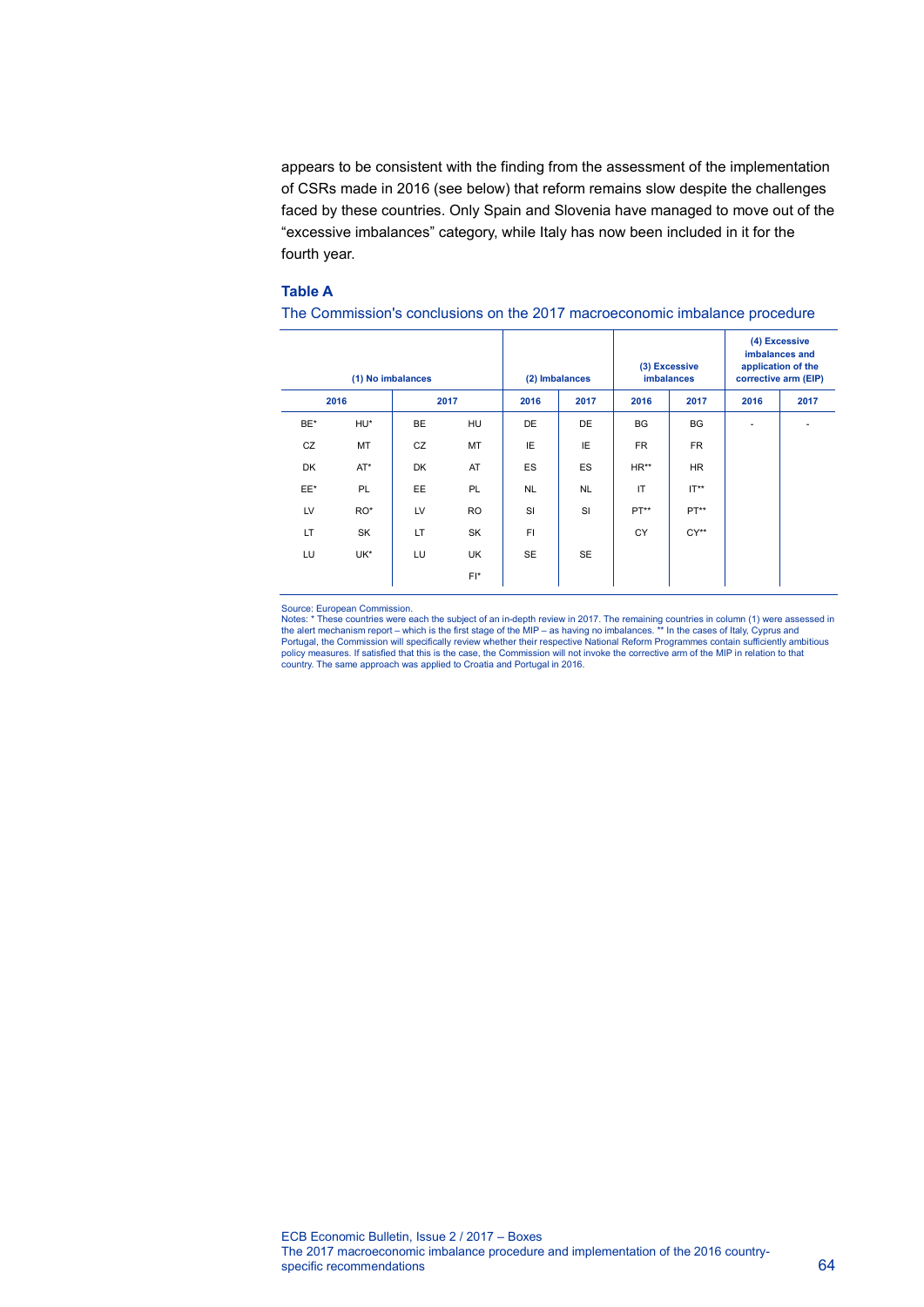#### **Chart A**

Increase since 2012 in the number of countries with excessive imbalances



Source: European Commission.

Notes: The chart shows those countries assessed by the European Commission as having "excessive imbalances" in each year. A country subject to an economic adjustment programme enters the MIP automatically once that programme ends. In 2012 no country was assessed as having excessive imbalances.

**As in the previous year, the Commission has again identified imbalances (although not excessive) for Germany, Ireland, Spain, Netherlands, Slovenia and Sweden.** By contrast, in the case of Finland the Commission closed the procedure after concluding that the imbalances identified last year were no longer present, owing (among other things) to strong policy measures implemented by the government to recover competitiveness.

**While one can observe an increase in the number of countries with no imbalances in 2016, it does not follow that their endeavours to implement reforms should cease.** Most euro area countries are still far from achieving best practice in terms of well-functioning labour and product market policies.<sup>[44](#page-2-0)</sup> Empirical work also suggests that there is a strong link between higher quality institutions and both higher resilience to shocks and higher growth performance.<sup>[45](#page-2-1)</sup> Such countries thus require further reforms to increase their resilience and competitiveness.

**Despite having identified excessive imbalances in six countries, the European Commission is not proposing at this stage to activate the excessive imbalance procedure (i.e. the corrective arm of the procedure).** Since the creation of this procedure it has been the view of the ECB that the MIP tools – including the full corrective arm of the procedure – should be fully employed in relation to those countries with excessive imbalances. This has also been explicitly called for by the five Presidents in their 2015 report. $46$  The use of such tools is desirable not only in order to increase the economic prospects of the relevant country itself, but also to help facilitate economic adjustment processes inside the euro area and reduce euro area-wide vulnerabilities. It is thus in the interest of the euro area as a whole.

**Although the Commission has not for the moment activated the corrective arm, it has announced that three of the countries with excessive imbalances (Italy, Cyprus and Portugal) have been asked to propose particularly ambitious policy measures in their National Reform Programmes (which are to be submitted by April 2017).** In the event that those programmes do not contain the required policy measures, the excessive imbalance procedure could be opened in May. For each country which it has assessed as having an imbalance or an excessive imbalance, the Commission will conduct a specific monitoring mission appropriate to the severity of the imbalance.

-

<sup>44 &</sup>quot;Increasing resilience and long-term growth: the importance of sound institutions and economic structures for euro area countries and EMU", *Economic Bulletin*, Issue 5, 2016.

<span id="page-2-2"></span><span id="page-2-1"></span><span id="page-2-0"></span><sup>45</sup> ibid.

<sup>46</sup> Juncker, J.-C. et al., *Completing Europe's Economic and Monetary Union*, June 2015.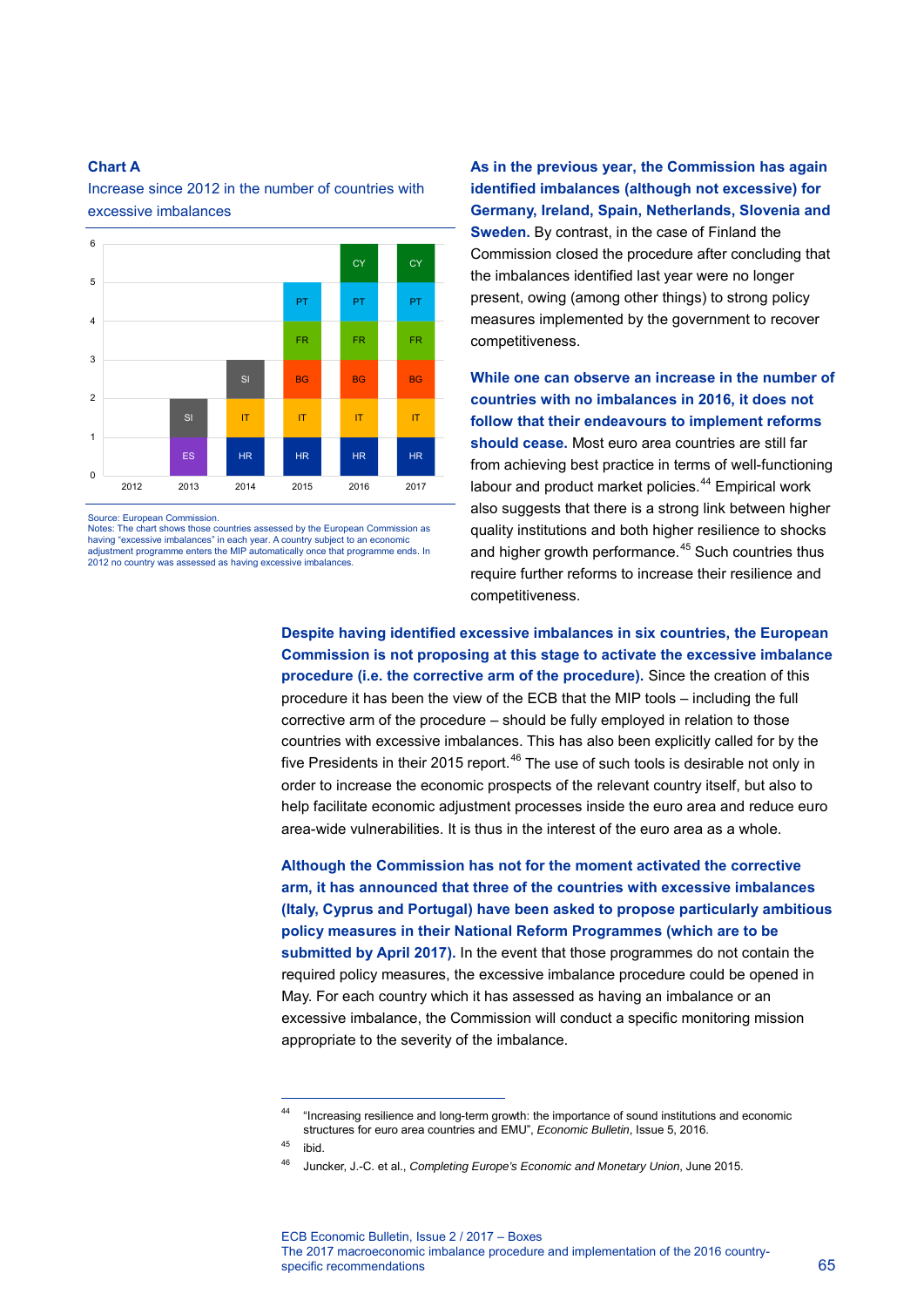### Assessment of the implementation of the 2016 country-specific recommendations

**Overall, EU Member States have taken insufficient steps to implement reforms in response to the CSRs made in 2016 (Table B).** The European Commission has concluded that the overwhelming majority – more than 90% – of reform recommendations have been followed by only "some" or "limited" progress in implementation, while just two (out of around 90) CSRs have been substantially implemented, and none have been fully implemented. This weak reform momentum stands in stark contrast to the finding that the number of countries with excessive imbalances has not fallen. Despite their greater vulnerability, the six countries identified last year as having excessive imbalances did not on average – with the exception of France – achieve significantly higher implementation rates than the average EU Member State. This is particularly surprising in the case of Portugal and Croatia, as these countries committed themselves to an ambitious reform agenda in 2016, following which the Commission decided not to apply the EIP.

## **Table B**  The Commission's assessment of implementation of the 2016 country-specific recommendations

Not assessed Fully addressed Substantial progress Some progress Limited progress No progress BE | BG | CZ | DK | DE | EE | IE | ES | FR | HR | IT | CY | LV | LT | LU | HU | MT | NL | AT | PL | PT | RO | SI | SK | FI | SE | UK **CSR 1\* CSR 2 CSR 3 CSR 4 CSR 5 2017 MIP**  (1) (3) (1) (1) (2) (1) (2) (2) (3) (3) (3) (3) (1) (1) (1) (1) (1) (2) (1) (1) (3) (1) (2) (1) (1) (2) (1)

Source: European Commission.

**category**

Notes: \* CSR 1 assessment excludes compliance with the Stability and Growth Pact which will be assessed by the Commission in spring 2017

Greece (GR) was not included in the EU semester in 2016 because it is engaged in an economic adjustment programme, has therefore not received any CSRs. "No progress" means<br>that the Member State has not credibly announced n presented legislative acts in the governing or legislator body but these have not yet been adopted and further substantial non-legislative work is needed before the CSR will be implemented and/or has presented non-legislative acts, but with no further follow-up in terms of the implementation which is needed to address the CSR. "Some progress" means that the Member State has adopted measures that partly address the CSR, and/or has adopted measures that address the CSR, but a fair amount of work is still needed to fully<br>address the CSR as only a few of the adopted meas addressing the CSR and most of which have been implemented. "Fully addressed" means that the Member State has implemented all measures needed to address the CSR<br>appropriately. "Not assessed" applies to cases in which CSR 1 For the 2017 MIP category labels see Table A.